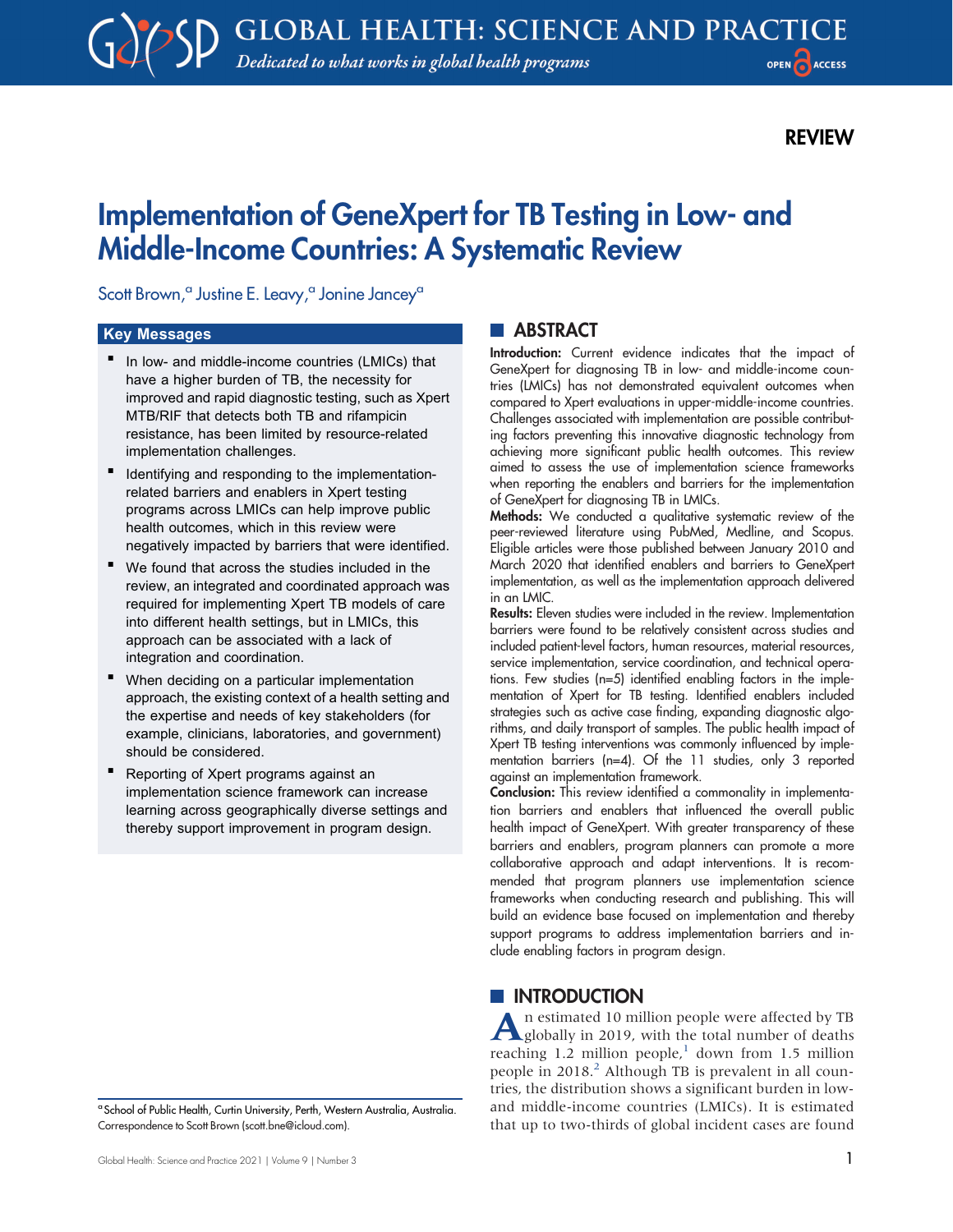in only 8 countries, 5 of which are classified as  $LMICS<sup>1</sup>$  $LMICS<sup>1</sup>$  $LMICS<sup>1</sup>$  In 2019, the highest proportion of new cases (44%) occurred in Southeast Asia.<sup>[1,](#page-10-0)[3](#page-10-2)</sup>

In addition, approximately half a million cases of rifampicin-resistant TB were diagnosed in  $2019$ <sup> $1.4$ </sup> Of these cases, 78% had multidrug-resistant TB  $(MDR-TB)$ .<sup>1</sup> It has also been estimated that up to one-third of global TB cases and more than threequarters of MDR-TB cases are undetected, $3$  equating to upward of 3.3 million people globally living with active TB who are unaware of their status and re-main undiagnosed.<sup>[5](#page-10-4)</sup>

The global public health response to TB is guided by the World Health Organization (WHO) End TB Strategy<sup>[2](#page-10-1)[,6](#page-10-5)</sup> and the Sustainable Development Goals[.2](#page-10-1) Both of these strategic documents prioritize TB as a health issue, aiming to achieve a 95% reduction in TB deaths and 90% reduction in the inci-dence rate by 2035.<sup>[6](#page-10-5)</sup> Achieving these goals will require a high level of collaboration between regional, national, and international stakeholders working in partnership across a range of interventions targeting TB risk factors and priority populations[.7](#page-10-6) These often include interventions that aim to reduce the time to diagnosis, provide more effective contact tracing, improve treatment adherence and outcome, enhance collaborative partnerships with HIV-specific programs, and prevent TB transmission[.3](#page-10-2)

Case detection interventions are an ongoing challenge, often due to restrictive testing algorithms that reduce access to testing among people with presumptive TB who fall outside the algorithm's scope.

As countries begin to scale up Xpertbased interventions, understanding how contextual factors influence program impact is critical.

Case detection interventions are an ongoing challenge, $5$  often due to restrictive testing algorithms that reduce access to testing among people with presumptive TB who fall outside the scope of the algorithm. However, in resource-limited settings, removing these restrictions comes with sig-nificant cost implications.<sup>[8](#page-10-7)</sup> Therefore, no single intervention will result in achieving the global TB elimination targets.[7](#page-10-6) Modelling undertaken to predict the impact of a variety of interventions indicates that improvements in diagnostic testing will make a substantial contribution.<sup>[7](#page-10-6)</sup> Earlier detection of TB and MDR-TB allows cases to be promptly triaged into appropriate treatment and care, leading to improved patient outcomes.<sup>3,[9](#page-11-0)</sup> When comparing point-of-care testing approaches with more conventional laboratory-based testing procedures, the longer timeframe for delivery of laboratory results is often cited as a reason for disengagement from the treatment pathway, $10$  with recent estimates suggesting only 56% of diagnosed MDR-TB cases worldwide are treated successfully.<sup>[2](#page-10-1)</sup>

In 2010, the WHO recommended the use of the Xpert MTB/RIF (Cepheid, Inc., Sunnyvale, CA), a test that simultaneously detects Mycobacterium tuberculosis (MTB) and rifampicin-resistant TB (RIF)

strains, as the initial diagnostic for people presumed to have MDR-TB or HIV-associated TB in high-incidence countries.<sup>3[,11](#page-11-2)</sup> These recommendations have since expanded to all people with presumed TB while acknowledging resource implications within resource-limited settings[.12](#page-11-3) The Xpert advances a health system's ability to diagnose and respond to TB as it has improved sensitivity in comparison to sputum smear microscopy.<sup>[5](#page-10-4)</sup> Studies indicate that Xpert can detect TB in a large number of people that routine testing services cannot detect.<sup>13</sup> Therefore, new models of care are possible due to this rapid diagnostic technology that returns results within 2 hours.

Since the recommendation of Xpert, the number of programs using this new diagnostic technology to improve access to testing services has increased significantly.<sup>[14](#page-11-5)</sup> By 2017, 23 million testing cartridges had been procured for use across 6,659 Xpert machines located in 130 countries. $11,15$  $11,15$  However, requirements for specialist staff, temperature control, and a continuous power supply, as well as the high cost of purchasing the machine and ongoing testing cartridges, restrict the installation of Xpert in many locations.<sup>[11](#page-11-2)</sup>

The challenges associated with implementation differ significantly between high-income and low-income countries.<sup>[5,](#page-10-4)[16](#page-11-7)</sup> The impact of new diagnostic testing interventions is often dependent on the functioning of the overall system in which the intervention is being introduced, as well as the operational implementation of the Xpert program.[7,](#page-10-6)[17](#page-11-8)[,18](#page-11-9) In LMICs, implementation challenges often impact the effectiveness of Xpert, with many failing to achieve the expected outcomes demonstrated by Xpert evaluations in upper-middle-income countries.<sup>[5](#page-10-4)</sup> This includes indicators such as a reduced timeframe to deliver test results to patients or successfully transitioning newly diag-nosed cases into quality treatment and care.<sup>14,[17](#page-11-8)[,19](#page-11-10)</sup> As countries begin to scale up Xpert-based interventions, understanding how contextual factors influence program impact is critical.<sup>20</sup>

Implementation research is the scientific study of methods to promote the systematic uptake of research findings and other evidence-based practices into routine practice, and hence, to improve the quality and effectiveness of health services and care.<sup>[21](#page-11-12)</sup>

Furthermore, it explores the impact that implementation has on outcomes and identifies sustainable improvements. $22$  This approach recognizes that challenges often experienced in real-world health settings impede meaningful outcomes for interventions that were previously proven effective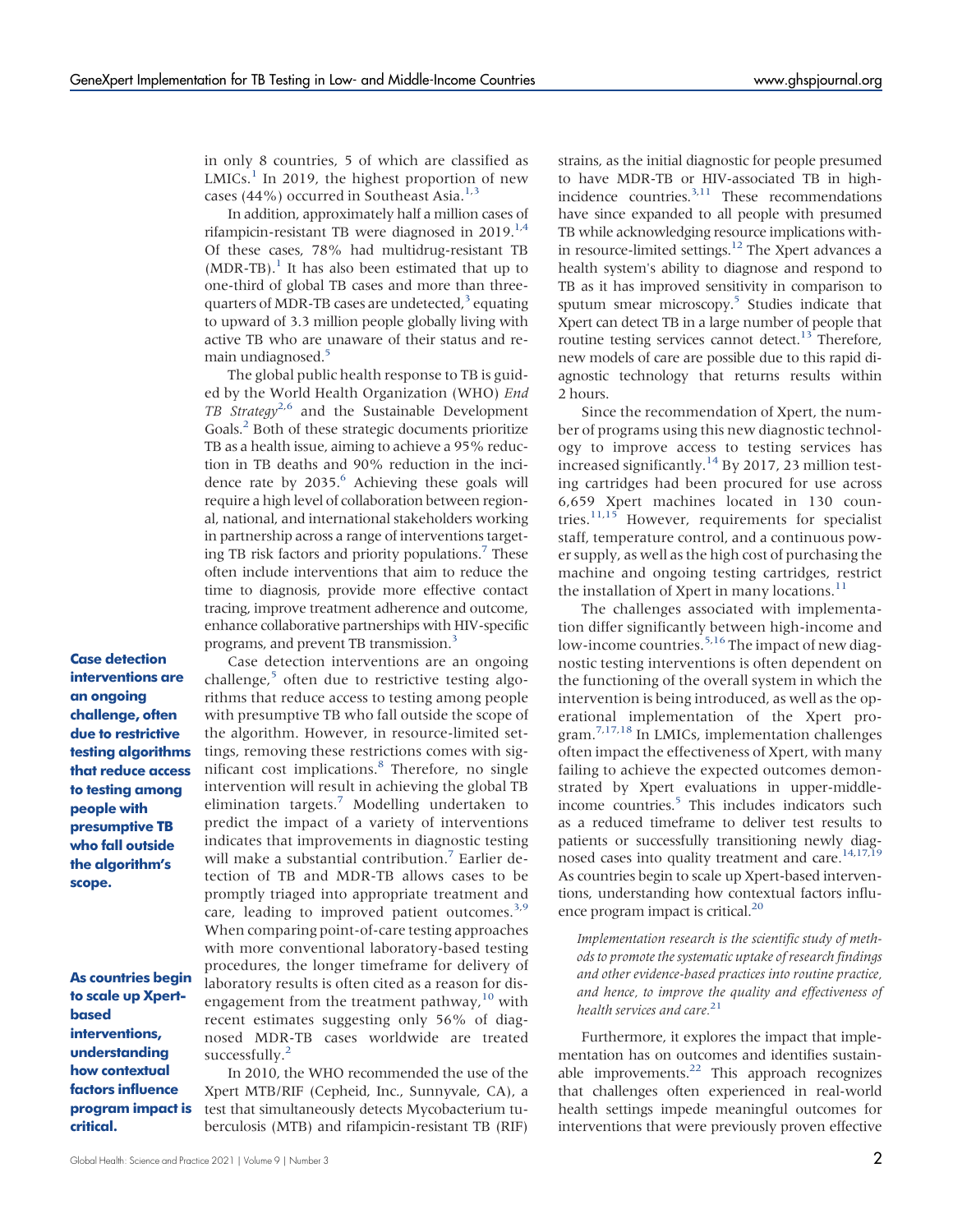in research studies. $^{23}$  $^{23}$  $^{23}$  For this reason, sharing knowledge from across Xpert sites is needed to improve real-world implementation and program outcomes[.13](#page-11-4) With a higher burden of TB in LMICs, implementation research in this setting can advance understanding of how the challenges of implementation impact effectiveness.

This review aimed to assess the use of implementation science frameworks when reporting the enablers and barriers for the implementation of Xpert for the diagnosis of TB in LMICs. The specific objectives were to (1) identify approaches to implementing Xpert in LMICs, (2) determine the barriers and enablers across the identified Xpert testing programs, and (3) assess the use of implementation science frameworks in Xpert programs in LMICs.

## **METHODS**

This qualitative systematic review was developed in accordance with the Preferred Reporting Items for Systematic Reviews and Meta-Analyses (PRISMA) statement, which ensures transparency in the formulation of findings.[24](#page-11-15) The data analysis consisted of de-identified, publicly available data and therefore is exempt from ethics approval.

#### Eligibility Criteria

The PICOS (population, interventions, comparisons, outcomes, and study design) was used to frame the research question. The population was limited to LMICs as defined by the World Bank classification of low-income economies or lower-middle-income economies.<sup>[25](#page-11-16)</sup> This was in recognition of the unique challenges associated with implementing Xpert within this setting.<sup>5[,16](#page-11-7)</sup> Within this population setting, interventions that used the Xpert technology for TB testing in public or private sector facilities were included. In the data analysis process, a comparison of implementation approaches used across the included studies was undertaken. Therefore, a within-study comparison group was not required to meet eligibility. The outcome variables of interest were the identified enablers and barriers to implementation, as well as the implementation approach.

As the Xpert was recommended for use by the WHO in 2010, articles were limited to those published from January 1, 2011, to March 31, 2020. Included studies were peer-reviewed and published in English where the full-text article was available. Articles were excluded if they were not single country reviews and if they did not specify the implementation approach as well as identifying

barriers and/or enablers to the implementation ap- **With a higher** proach. Further to this, articles focused on the implementation of Xpert for TB in closed population settings, such as prisons or pediatric clinics, multicountry reviews, and interventions occurring under a research trial were also excluded.

#### Search Strategy and Study Selection

To identify relevant literature, PubMed, Medline, and Scopus databases were searched over 3 weeks beginning April 4, 2020. Search terms included the keywords "implementation," "GeneXpert OR Xpert" and "Tuberculosis OR TB." The preliminary search was performed in PubMed.

In total 2,296 articles were initially identified. Articles were extracted to EndNote X9.3.2 and 116 duplicates were removed. All articles identified underwent a review to assess relevance against the eligibility criteria. This review process occurred in stages, which initially involved screening the article titles (excluding 2,029 records). Then, the abstracts of the remaining 151 articles were assessed to identify those suitable for full-text review. In completing this process, a further 133 articles were excluded. This resulted in 18 articles undergoing an eligibility assessment involving a full-text review. A total of 7 articles were excluded as they did not address the barriers and/or enablers in the implementation of the intervention. A second fulltext review process was then completed involving all 3 authors, who assessed the remaining articles against the eligibility criteria and mutually agreed on the final selection of studies for the data extraction process. A total of 11 articles were included in the review ([Figure](#page-3-0)).

#### Data Extraction and Analysis

Data were independently extracted from selected articles and transferred into an Excel spreadsheet to maintain consistency. Before the data extraction process, variables for extraction were agreed upon among all authors. The final variables included author, year, country of implementation, implementation approach (i.e., the characteristics of how an intervention is implemented, for example, a hub-and-spoke model or a point-of-care model), health setting, testing algorithm, public health impact, as well as the identified barriers and enablers to implementation and use of an implementation framework. The hub-and spokemodel was characterized by a centrally located laboratory performing the TB testing using the Xpert machine and returning the results to the community health clinic that initially collected

burden of TB in LMICs, implementation research in this setting can advance understanding of how the challenges of implementation impact effectiveness.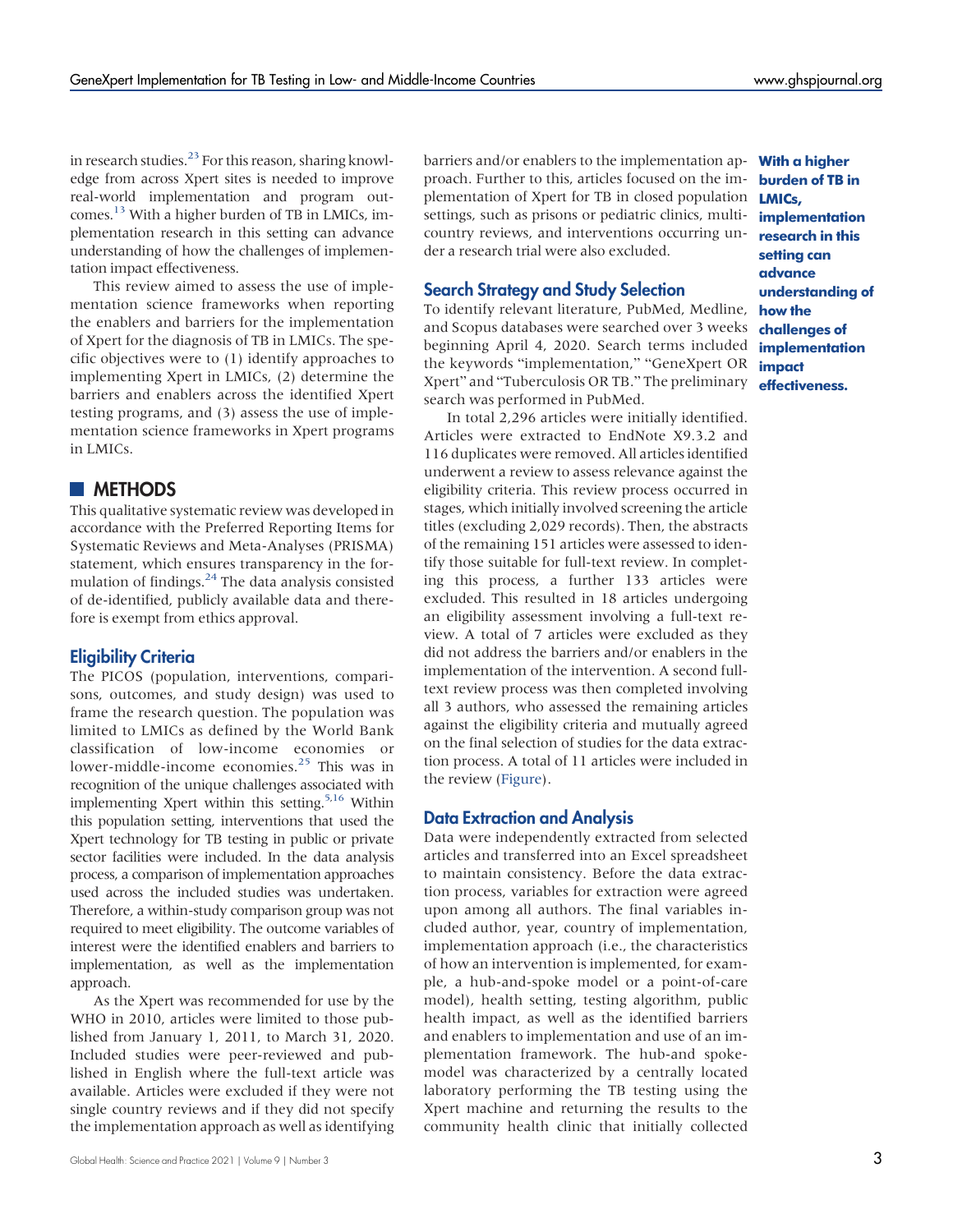

<span id="page-3-0"></span>FIGURE. PRISMA Flow Chart for Study Selection on Implementation of GeneXpert for TB Testing in Low- and Middle-Income Countries

Abbreviation: PRISMA, Preferred Reporting Items for Systematic reviews and Meta-Analyses.

the sputum sample. The point-of-care model involved the installation of the Xpert machine at health centers where sputum samples were collected and tested.

## **RESULTS**

#### Study Characteristics

The final 11 articles were published between 2015 and 2020, with Xpert implementation occurring in Asia (n=5) and Africa (n=6). More details on the characteristics of the 11 studies are summarized in [Table 1.](#page-4-0)

#### Implementation Approaches

Among the studies included in this review, the huband-spoke implementation approach for Xpert was used more often  $(n=6)^{15,26-30}$  $(n=6)^{15,26-30}$  $(n=6)^{15,26-30}$  $(n=6)^{15,26-30}$  $(n=6)^{15,26-30}$  than the point-of-care model  $(n=5)$ .<sup>31–[35](#page-11-20)</sup> As part of the hub-and-spoke model, varying approaches to the transportation of samples between the laboratory and clinic were identified, which included transportation by a health care worker,<sup>30</sup> employed drivers,<sup>26[,28](#page-11-21)</sup> and informal

couriers[.27](#page-11-22) The return of results to the clinic that collected the patient sputum sample most commonly occurred via the same transport network, while a study in Uganda examined the use of SMS to return results directly to the clinic and patient.<sup>[15](#page-11-6)</sup> Of the remaining interventions implementing the point-ofcare model, one had 2 distinct arms involving differing approaches in active case finding of symptomatic people.<sup>35</sup> This included health workers actively seeking sputum samples from hospital patients or community-based screeners referring symptomatic people attending private health clinics to a TB testing center with an Xpert machine installed.

#### Health Setting

For the hub-and-spoke models (n=6), the Xpert machine was installed at a combination of high level facilities such as regional (n=2), district (n=3) and urban (n=1) public hospitals  $(n=4)$ ,  $15,26,28,29$  $15,26,28,29$  $15,26,28,29$  $15,26,28,29$ or dedicated national TB diagnostic laboratories  $(n=2)$ .<sup>27[,30](#page-11-18)</sup> Information relating to the possible colocation of TB laboratories within hospitals was not provided. The majority of the spokes in these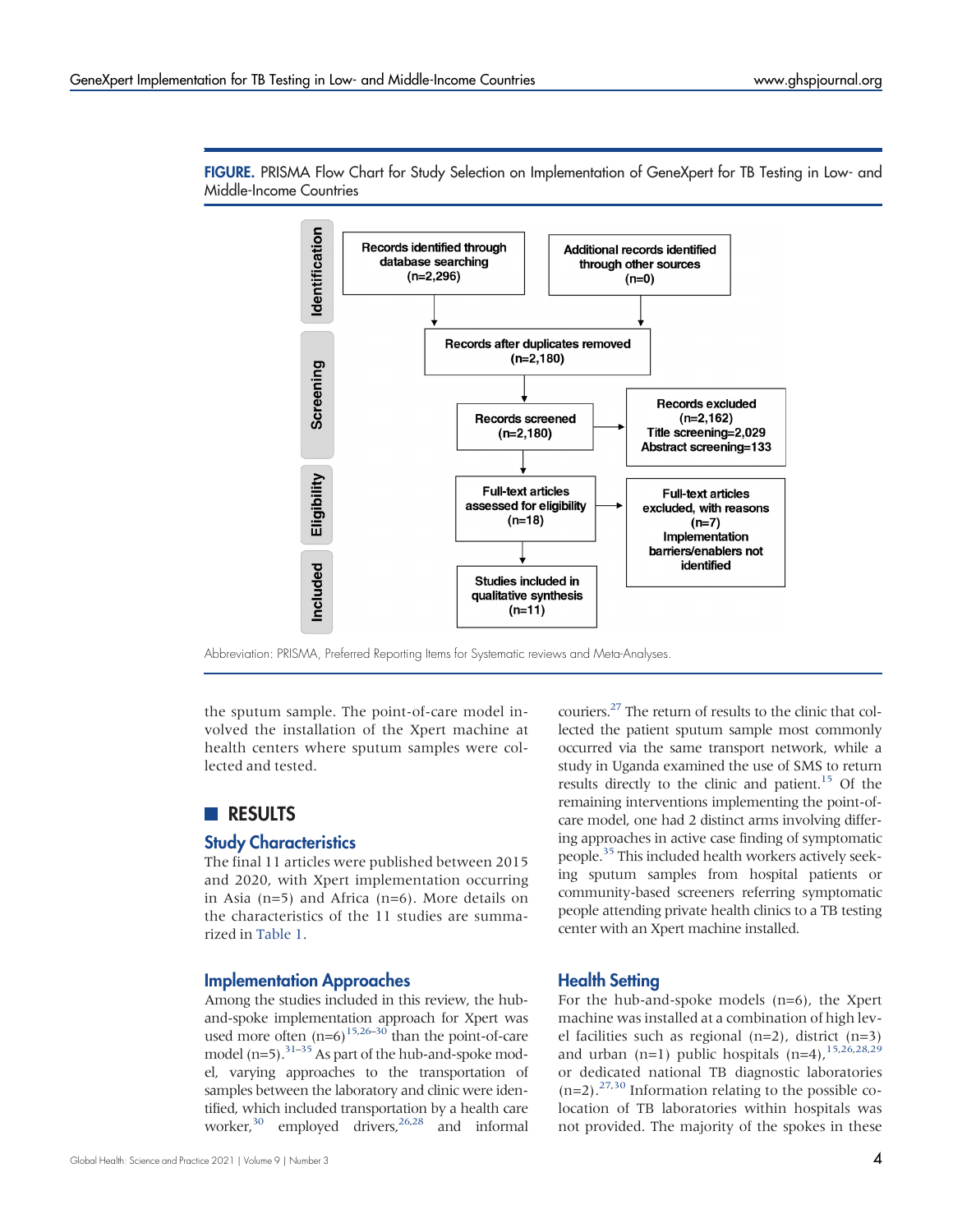| Author (Year)                           | Country    | <b>Implementation Approach</b>                                                                                                                                                                                                                                                         | <b>Health Setting</b>                                                                                                                                                                                                                                                                                                                                                                                                               | <b>Testing Algorithm</b>                                                                                                                                                                                                    | <b>Public Health Impact</b>                                                                                                                                     |  |
|-----------------------------------------|------------|----------------------------------------------------------------------------------------------------------------------------------------------------------------------------------------------------------------------------------------------------------------------------------------|-------------------------------------------------------------------------------------------------------------------------------------------------------------------------------------------------------------------------------------------------------------------------------------------------------------------------------------------------------------------------------------------------------------------------------------|-----------------------------------------------------------------------------------------------------------------------------------------------------------------------------------------------------------------------------|-----------------------------------------------------------------------------------------------------------------------------------------------------------------|--|
| Cattamanchi et al. <sup>15</sup> (2020) | Uganda     | Hub-and-spoke model:<br>Testing 'hubs' linked to 3-5 micros-<br>copy unit "spokes"<br>Monitoring of results centralized<br>through National TB Reference<br>Laboratory.                                                                                                                | Regional or district public<br>Any person with presumed<br>hospital for testing, with<br>TB.<br>community health center<br>for sample collection                                                                                                                                                                                                                                                                                    |                                                                                                                                                                                                                             | Nearly 4-fold increase in<br>confirmed MDR-TB from<br>2009-2017<br>Increase in TB CNR from<br>approximately 41,000<br>cases pre-2010 to 57,756<br>cases in 2017 |  |
| Cowan et al. <sup>26</sup> (2015)       | Mozambique | Hub-and-spoke model:<br>Xpert installed in 4 public hospitals in<br>4 districts.<br>Transportation network established<br>from select health centers to transfer<br>samples for testing.                                                                                               | District and urban public<br>hospital for testing. Urban<br>and remote health centers<br>for sample collection                                                                                                                                                                                                                                                                                                                      | Two-step algorithm for peo-<br>ple suspected of having pul-<br>monary TB. GeneXpert<br>testing occurs after 2 sepa-<br>rate smear-negative results<br>using smear microscopy.                                               | Increase in diagnosis of<br>bacteriologically confirmed<br>pulmonary TB by 69%                                                                                  |  |
| Sikhondze et al. <sup>27</sup> (2015)   | Swaziland  | Hub-and-spoke model:<br>23 Xperts installed in 19 TB diagnos-<br>tic laboratories.<br>Community health sample transpor-<br>tation covers 78% of country. NGO<br>covers the remaining regions.                                                                                          | TB diagnostic laboratories<br>Not stated.<br>for testing                                                                                                                                                                                                                                                                                                                                                                            |                                                                                                                                                                                                                             | Not stated.                                                                                                                                                     |  |
| Nalugwa et al. <sup>28</sup> (2020)     | Uganda     | Hub-and-spoke model.<br>249 Xpert machines in 227 of 1500<br>TB diagnostic units.<br>Motorcycle riders employed by<br>Central Public Health Laboratories<br>transport samples from community<br>health centers.                                                                        | Regional or district public<br>hospital testing hub, with<br>community health center<br>for sample collection                                                                                                                                                                                                                                                                                                                       | At time of study, Xpert testing<br>available to PLHIV, health<br>care workers, contacts of DR-<br>TB, pregnant women or<br>breastfeeding mothers, pris-<br>oners, patients from refugee<br>camps, and diabetics.            | Not stated.                                                                                                                                                     |  |
| Newtonraj et al. <sup>29</sup> (2019)   | India      | Hub-and-spoke model:<br>Xpert installed at the Intermediate<br>Reference Laboratory in a govern-<br>ment hospital for chest diseases in<br>Puducherry district.<br>Samples are received from 27 desig-<br>nated microscopy centers in medical<br>colleges or district-level hospitals. | Centralized testing in<br>Intermediate Reference<br>Laboratory within govern-<br>ment hospital for chest dis-<br>eases. Sample collection<br>from district hospitals.                                                                                                                                                                                                                                                               | Initial diagnostic for extra-<br>pulmonary, pediatric, and<br>HIV-associated TB. Xpert is<br>also an add-on test for spu-<br>tum microscopy negative<br>patients.                                                           | CNR reduced from 118 to<br>97 per 100,000 population<br>between 2010 and 2017                                                                                   |  |
| Rendell et al. <sup>30</sup> (2017)     | Mongolia   | Hub-and-spoke model:<br>3 Xpert machines installed across the<br>country.<br>Samples collected at community TB<br>clinics and results returned using sev-<br>eral paper-based delivery options.                                                                                        | Testing available at the<br>All smear-negative pulmo-<br><b>National TB Reference</b><br>nary TB cases, patients with<br>Laboratory, the Regional<br>presumed TB diagnosed with<br>Diagnostic and Treatment<br>HIV, patients with presumed<br>Centre, and a northern<br>MDR-TB, and all smear-<br>province hospital. Samples<br>negative new cases aged<br>collected at community/<br>$15 - 35$ years<br>district level TB clinics. |                                                                                                                                                                                                                             | Number of diagnosed cases<br>increased from 2,783 in<br>2012 to 3,209 in 2015                                                                                   |  |
| Gidado et al. <sup>31</sup> (2018)      | Nigeria    | Point-of-care model:<br>176 Xperts installed at clinics that meet<br>necessary installation requirements.<br>Test results monitored centrally, as well<br>as the procurement of supplies.                                                                                              | Primary, secondary, and<br>tertiary facilities                                                                                                                                                                                                                                                                                                                                                                                      | Not stated.                                                                                                                                                                                                                 | Not stated.                                                                                                                                                     |  |
| Hoang et al. <sup>32</sup> (2015)       | Vietnam    | Point-of-care model:<br>Xpert installed in TB units of district<br>health center in 35/63 provinces.<br>Provinces chosen based on known<br>prevalence of MDR-TB and/or HIV.                                                                                                            | TB units in district health<br>centers                                                                                                                                                                                                                                                                                                                                                                                              | Presumptive MDR-TB cases, de-<br>fined as belonging to a risk cat-<br>egory including TB treatment<br>non-converters; contact of a<br>person with MDR-TB; person<br>coinfected with $TB/HIV$ ; > 1<br>month using TB drugs. | 37.8% of estimated pre-<br>sumptive MDR-TB patients<br>tested<br>75% of identified MDR-TB<br>patients completed treat-<br>ment and cured.                       |  |

<span id="page-4-0"></span>TABLE 1. Characteristics of Studies on Implementation of Xpert for TB Testing in Low- and Middle-Income Countries

**Continued**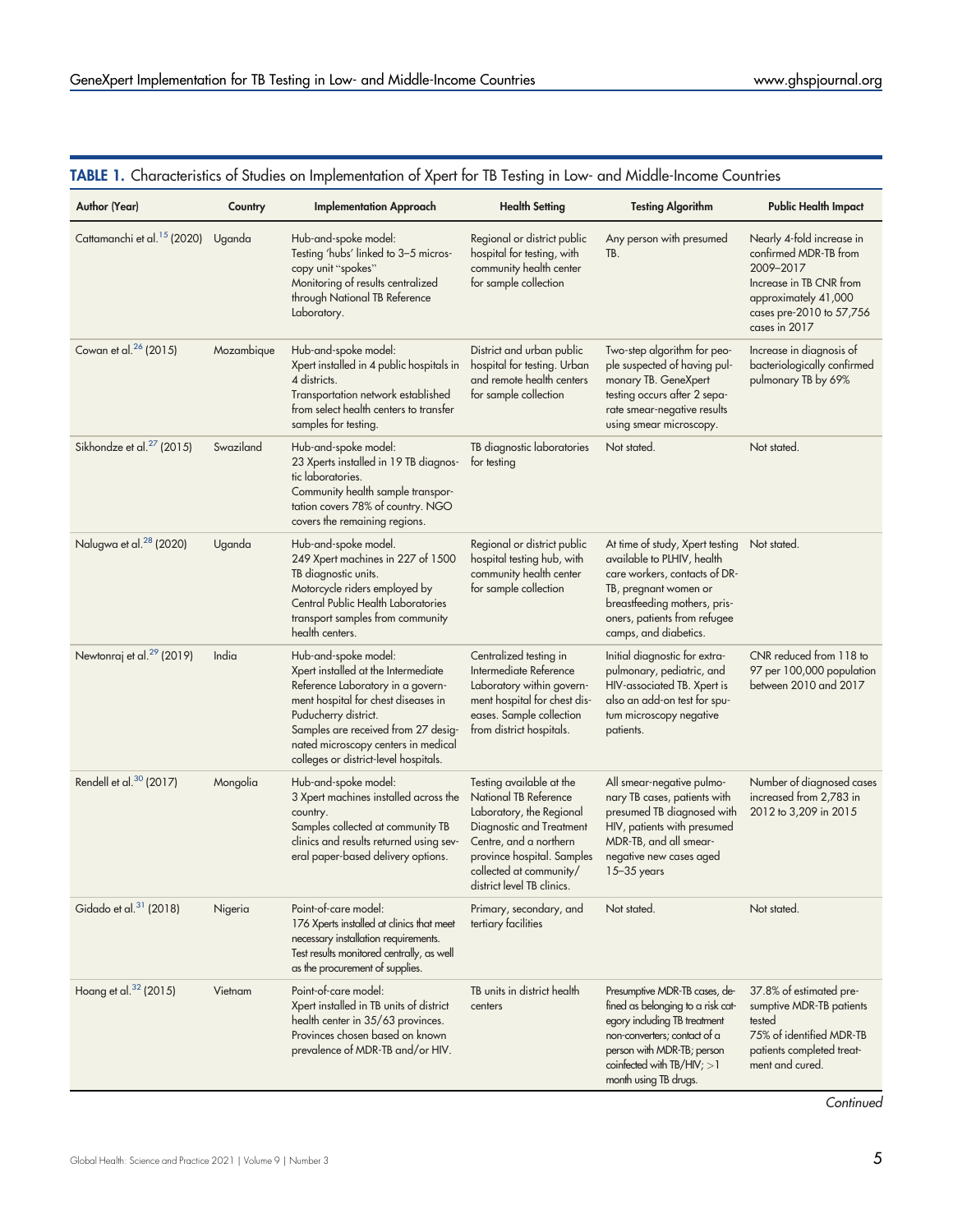#### TABLE 1. Continued

| Author (Year)                        | Country  | <b>Implementation Approach</b>                                                                                                                                                                                                                                                                                                                                                                                                                                                                                                                                  | <b>Health Setting</b>                                                                                                                                              | <b>Testing Algorithm</b>                                                                                                                                                                                 | <b>Public Health Impact</b>                                                                      |
|--------------------------------------|----------|-----------------------------------------------------------------------------------------------------------------------------------------------------------------------------------------------------------------------------------------------------------------------------------------------------------------------------------------------------------------------------------------------------------------------------------------------------------------------------------------------------------------------------------------------------------------|--------------------------------------------------------------------------------------------------------------------------------------------------------------------|----------------------------------------------------------------------------------------------------------------------------------------------------------------------------------------------------------|--------------------------------------------------------------------------------------------------|
| Joshi et al. <sup>33</sup> (2018)    | Nepal    | Point-of-care model:<br>Xpert installed in 26 health facilities<br>under TB Reach Project and operated<br>by either government or NGO. In<br>2014, all machines donated to gov-<br>ernment.<br>Samples collected from patients for<br>smear microscopy, and an addition-<br>al sample collected for Xpert testing,<br>where available.                                                                                                                                                                                                                          | Government health facili-<br>ties such as District Public<br>Health Office laboratory,<br>hospital and primary<br>health centers located<br>throughout the country | Targeted to specific popula-<br>tions as per WHO recom-<br>mendations, including<br>children aged younger than<br>15 years, PLHIV, severe<br>forms of TB, and in presump-<br>tive MDR-TB.                | Xpert diagnosed 28% of the<br>total bacteriologically con-<br>firmed TB cases in 2015/<br>2016.  |
| Mustapha et al. <sup>34</sup> (2015) | Nigeria  | Point-of-care model:<br>Xpert implemented at 22 sites by<br>NGO in partnership with govern-<br>ment.<br>Governance oversight by the<br>National TB Control Program in the<br>form of an advisory committee.                                                                                                                                                                                                                                                                                                                                                     | 10 secondary health facili-<br>ties, 10 tertiary hospitals,<br>2 private health facilities                                                                         | Targeted to specific risk<br>groups, including PLHIV with<br>presumptive TB, those with<br>poor response/relapse to TB<br>treatment, contact of known<br>MDR-TB case, TB cases at risk<br>of resistance. | Not stated.                                                                                      |
| Awan et al. <sup>35</sup> (2018)     | Pakistan | Two-pronged point-of-care ap-<br>proach:<br>A "private-public mix model" with an<br>Xpert installed at the TB lab of 6 pub-<br>lic hospitals and 1 private site partic-<br>ipating in Programmatic<br>Management of Drug-Resistant TB.<br>Active case finding occurred among<br>outpatients and in wards of hospitals.<br>The second "social business mod-<br>el" introduced Xpert at 3 TB centers<br>for testing, with community screen-<br>ers identifying symptomatic<br>patients from nearby private-sector<br>clinics and referring them to TB<br>clinics. | Public and private hospitals<br>and private community<br>clinics                                                                                                   | Initial diagnostic for people<br>with presumptive TB.                                                                                                                                                    | 43% increase in diagnosed<br>DR-TB83.2% of TB cases<br>found in the public-private<br>mix model. |

Abbreviations: CNR, case notification rate; DR-TB, drug-resistant TB; MDR-TB, multi-drug resistant TB; NGO, nongovernmental organization; PLHIV, people living with HIV.

> studies were community-level primary health clinics  $(n=4)^{15,26,28}$  $(n=4)^{15,26,28}$  $(n=4)^{15,26,28}$  $(n=4)^{15,26,28}$  or a TB community clinic  $(n=1).$ <sup>30</sup> For the point-of-care implementation models, the Xpert was installed at health settings defined as primary health care sites  $(n=2)$ ,  $31,33$  $31,33$ secondary-level facilities  $(n=2)$ ,  $31,34$  $31,34$  dedicated TB units/public health office  $(n=3)^{27,32,33}$  $(n=3)^{27,32,33}$  $(n=3)^{27,32,33}$  $(n=3)^{27,32,33}$  and hospitals  $(n=4)$ .<sup>31,[33](#page-11-25)–[35](#page-11-20)</sup> Two studies located an Xpert in a pri-vate health facility.<sup>[34](#page-11-26)[,35](#page-11-20)</sup>

#### Testing Algorithm

The testing algorithm that determined eligibility for an Xpert test varied across all interventions. Although the majority used Xpert as an initial diagnostic for their targeted population  $(n=6)$ ,  $15,28,29,33-35$  $15,28,29,33-35$  $15,28,29,33-35$  $15,28,29,33-35$  $15,28,29,33-35$  $15,28,29,33-35$  3 studies

Global Health: Science and Practice 2021 | Volume 9 | Number 3  $\pm$ 

implemented Xpert as a secondary diagnostic after smear-negative microscopy or a combination of both[.26](#page-11-17)[,29](#page-11-23)[,30](#page-11-18) Across all studies, the broadest testing algorithm was defined as any person with presumptive TB  $(n=2)$ .<sup>[15](#page-11-6)[,35](#page-11-20)</sup> The remaining studies provided Xpert testing to a combination of people deemed to be within an at-risk category, such as people living with HIV,<sup>28[,33](#page-11-25)[,34](#page-11-26)</sup> children aged 15 years or younger,<sup>33</sup> peo-ple with presumptive MDR-TB,<sup>32[,33](#page-11-25)</sup> a contact of a known DR/MDR-TB case,<sup>28[,32](#page-11-24)[,34](#page-11-26)</sup> TB cases at risk of re-sistance,<sup>32[,34](#page-11-26)</sup> health workers,<sup>28</sup> pregnant women or breastfeeding mothers,  $^{28}$  $^{28}$  $^{28}$  prisoners,  $^{28}$  refugees,  $^{28}$  and diabetics.<sup>28</sup> One study limited the testing algorithm to cases of presumptive MDR-TB, as the intervention was focused on identifying MDR-TB cases.<sup>32</sup> Two studies did not indicate the testing algorithm used,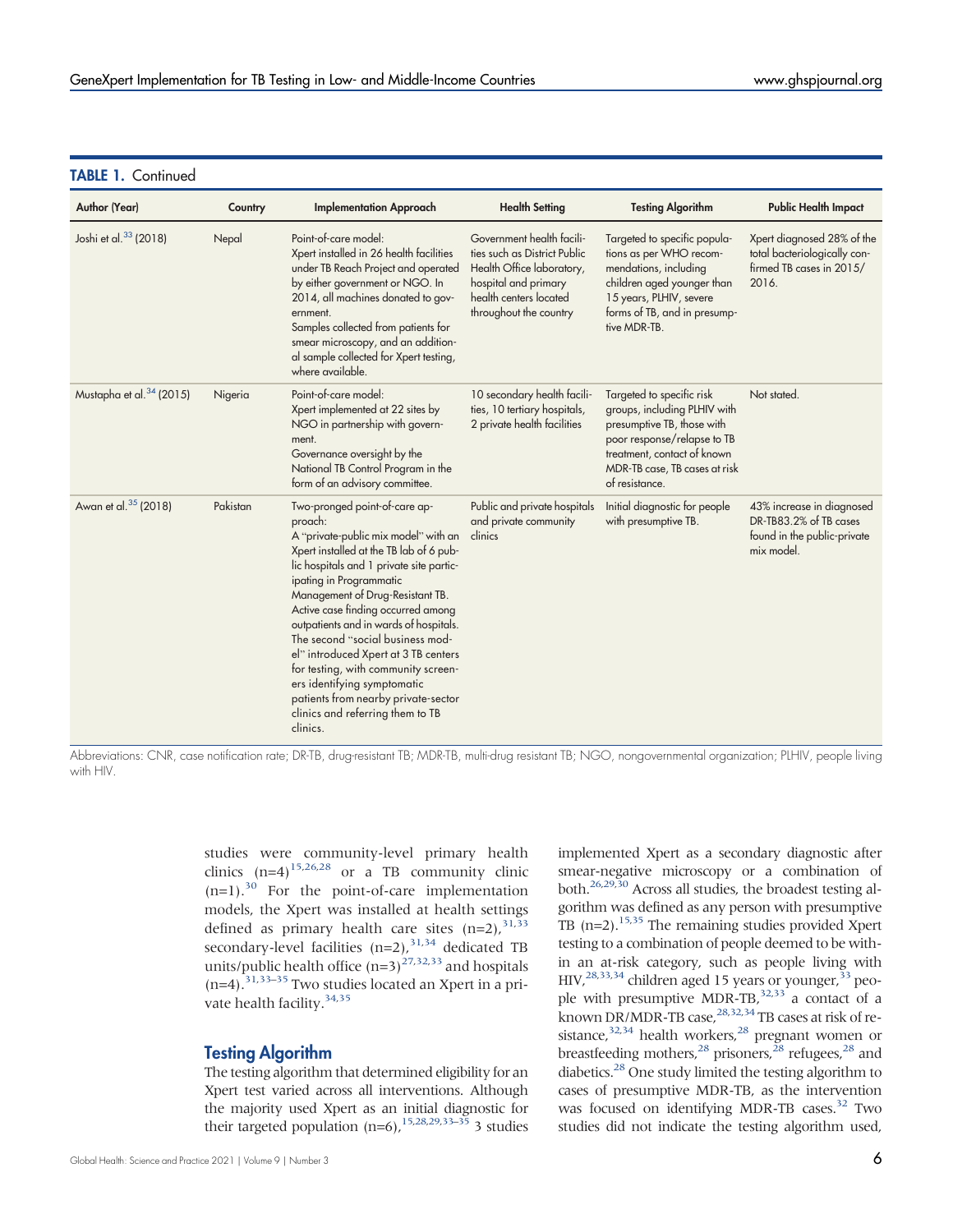both of which primarily focused on the technical use of the Xpert machine and identifying the cause of error in results[.27,](#page-11-22)[31](#page-11-19)

#### Public Health Impact

Seven of the 11 studies outlined some form of public health impact achieved by the implemen-tation of Xpert.<sup>[15,](#page-11-6)[26](#page-11-17)[,29](#page-11-23)[,30,](#page-11-18)[32,](#page-11-24)[33](#page-11-25)[,35](#page-11-20)</sup> Three studies assessed the Xpert within a continuum of care and highlighted treatment-related public health impacts within the cohort of TB cases detected by Xpert.<sup>[15,](#page-11-6)[26,](#page-11-17)[32](#page-11-24)</sup> For example, the primary outcome identified by Hoang et al. $32$  was the successful treatment of 75% of the identified MDR-TB cases, having tested 31.2% of the estimated MDR-TB cases nationally. This study, along with the Nepalese study,  $33$  framed the Xpert specific implementation impact as the proportion of national cases identified by Xpert. A limited number of studies (n=5) identified a measurable public health impact relating directly to TB testing using Xpert.[15,](#page-11-6)[26,](#page-11-17)[29](#page-11-23)[,30,](#page-11-18)[35](#page-11-20) These included an increase in the identified cases of TB  $(n=3)$ ,  $^{15,30,35}$  $^{15,30,35}$  $^{15,30,35}$  $^{15,30,35}$  DR-TB  $(n=1)^{35}$  $(n=1)^{35}$  $(n=1)^{35}$  or MDR-TB  $(n=1)$ ,  $32$  and 1 study saw a decline in the TB case notification rate from 118 to 97 per 100,000 people between 2010–2017<sup>[29](#page-11-23)</sup> (see [Table 1](#page-4-0)).

#### Implementation Barriers

The barriers were allocated into the following 6 categories: patient-level factors, human resources, material resources, service implementation, service coordination, and technical operations ([Table](#page-7-0) [2\)](#page-7-0). Of the total (n=28) barriers identified, 43% (n=13) were found to have occurred in multiple studies.

The greatest number of barriers were categorized as service implementation factors (n=7). However, the most cited barrier was a service coordination factor (n=8) involving the lack of communication/referral pathways between staff in laboratories and health centers.<sup>[27](#page-11-22)–[30,](#page-11-18)[32](#page-11-24)–[35](#page-11-20)</sup> The second most common barrier related to inadequate and/or inconsistent staff training, which was identified relatively equally by studies in both Africa  $(n=3)^{26,28,34}$  $(n=3)^{26,28,34}$  $(n=3)^{26,28,34}$  $(n=3)^{26,28,34}$  $(n=3)^{26,28,34}$  and Asia (n=4).<sup>[29,](#page-11-23)[30](#page-11-18)[,32,](#page-11-24)[35](#page-11-20)</sup>

Overall, the hub-and-spoke model generated the most commonly occurring barriers. Of the studies that implemented this approach, Cowan et al.<sup>[26](#page-11-17)</sup> was the only study that did not identify communication barriers between the testing laboratory and the clinic collecting patient samples. Further to this, delays in patient notification of results were also a common barrier associated with the hub-and-spoke model  $(n=5)$ .<sup>[15,](#page-11-6)[26](#page-11-17)[,28](#page-11-21)–[30](#page-11-18)</sup>

#### Implementation Enablers

Five studies<sup>[15,](#page-11-6)[30](#page-11-18)[,32](#page-11-24)[,33,](#page-11-25)[35](#page-11-20)</sup> identified enabling factors in the implementation of Xpert for TB testing, including strategies such as taking an active case-finding approach,<sup>[35](#page-11-20)</sup> expanding diagnostic algorithms,  $35$  and the daily transport of samples<sup>[15](#page-11-6)</sup> [\(Table 3](#page-9-0)). Of the studies that identified enablers, only 2 highlighted more than 2 factors. $30,35$  $30,35$  Of the enablers identified, the single factor highlighted by more than 1 study was the addition of human resources to support the implementation of a new program. $30,35$  $30,35$  For the study conducted in Mongolia, this corresponds with the identified barrier that relates to the workload capacity of lab-oratory staff.<sup>[30](#page-11-18)</sup> Further enablers have a correlation with an identified barrier; for example, Uganda stated the daily transport of samples as an enabling factor, while also identifying inconsistent and/or delayed transportation of samples as a barrier to successful implementation.<sup>[15](#page-11-6)</sup>

Of the enablers identified, the single factor highlighted by more than 1 study was the addition of human resources to support the implementation of a new program.

#### Implementation Science

Of the studies included in this review, only 3 reported being guided by a structured reporting framework,<sup>[27](#page-11-22)[,30](#page-11-18)[,33](#page-11-25)</sup> and only 1 was specifically for implementation studies. $33$  These included the Strengthening the Reporting of Observational studies in Epidemiology (STROBE), $^{27}$  $^{27}$  $^{27}$  the Consolidated Criteria for Reporting Qualitative Research, $30$  and the Standards for Reporting Implementation Studies (StaRI).<sup>33</sup>

#### **DISCUSSION**

This review aimed to assess the use of implementation science frameworks when reporting approaches to implementing Xpert in LMICs and determining the barriers and enablers across the identified Xpert testing programs. The review found 7 of the 11 identified studies outlined some **categorized as** form of public health impact achieved by Xpert, which included treatment success  $(n=3)^{15,26,32}$  $(n=3)^{15,26,32}$  $(n=3)^{15,26,32}$  $(n=3)^{15,26,32}$  $(n=3)^{15,26,32}$ and an increase in identification of active cases factors; however,  $(n=3).$ <sup>15,[30,](#page-11-18)[35](#page-11-20)</sup> Mostly consistent barriers to implementing Xpert were reported across all the identified studies. This highlights a commonality of implementation barriers across geographically dispersed Xpert interventions in LMICs. In contrast, factor. less than half of the studies articulated enabling factors in the implementation of Xpert for TB testing in LMICs. More consistent and transparent reporting using implementation science frameworks will

The greatest number of barriers were service implementation the most cited barrier was a service coordination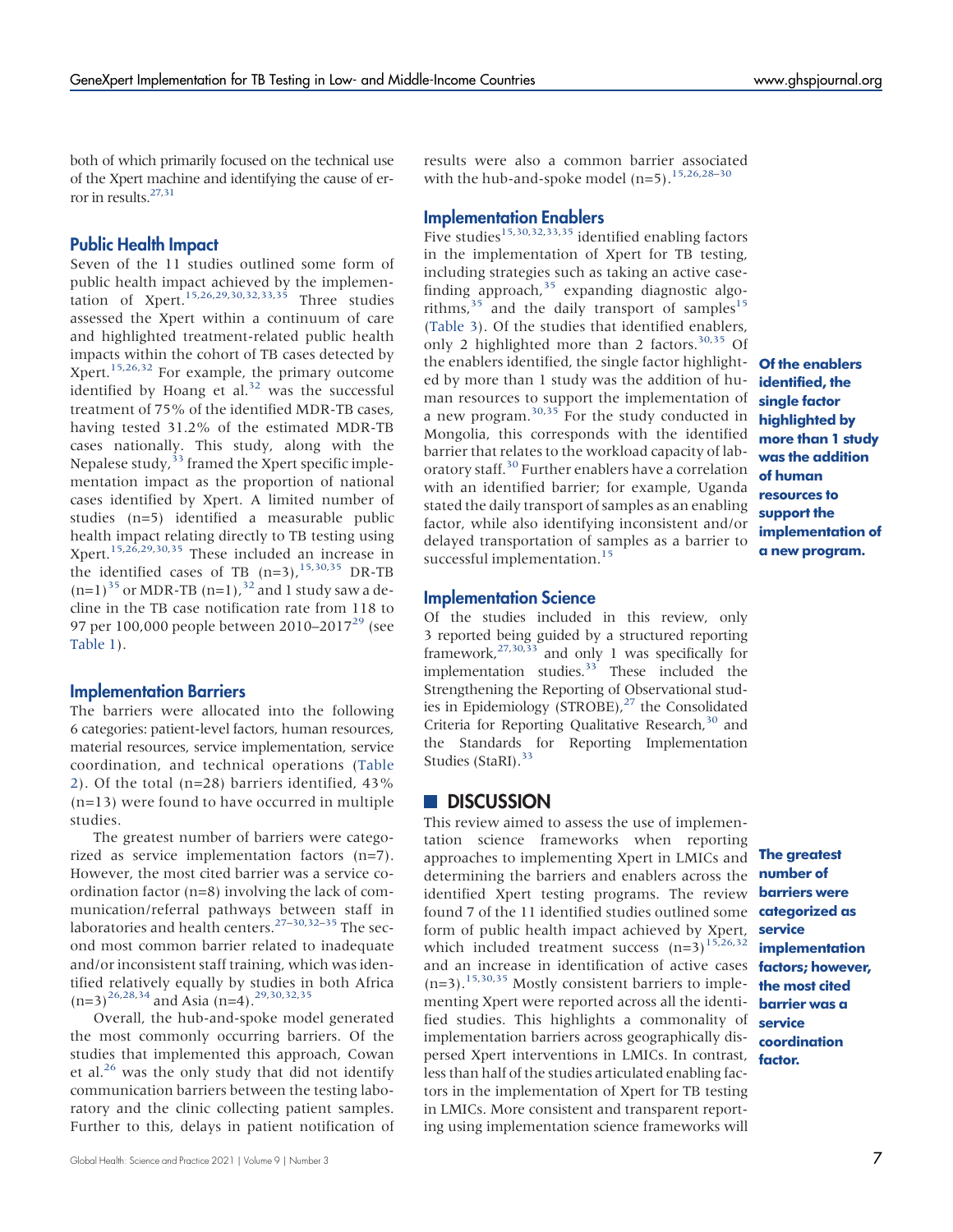| <b>Barriers</b>                                                                                                                                                                          | India       |             | Mongolia Mozambique | Nepal       | Nigeria     | Pakistan    | Swaziland   | Uganda      | Vietnam     |
|------------------------------------------------------------------------------------------------------------------------------------------------------------------------------------------|-------------|-------------|---------------------|-------------|-------------|-------------|-------------|-------------|-------------|
| Patient-level factors                                                                                                                                                                    |             |             |                     |             |             |             |             |             |             |
| Distance to testing sites <sup>29,33,35</sup>                                                                                                                                            | X           |             |                     | $\mathsf X$ |             | X           |             |             |             |
| Cost of testing in private health<br>clinics <sup>35</sup>                                                                                                                               |             |             |                     |             |             | $\mathsf X$ |             |             |             |
| Human resources                                                                                                                                                                          |             |             |                     |             |             |             |             |             |             |
| Inadequate/inconsistent staff<br>training on testing processes/<br>guidelines, and/or limited aware-<br>ness of availability <sup>26,28-30,32,34,35</sup>                                | X           | X           | $\mathsf X$         |             | $\mathsf X$ | Χ           |             | $\mathsf X$ | $\mathsf X$ |
| Low self-efficacy and confidence<br>that Xpert improves outcomes <sup>15</sup>                                                                                                           |             |             |                     |             |             |             |             | $\mathsf X$ |             |
| Workload capacity in<br>laboratories <sup>15,30</sup>                                                                                                                                    |             | $\mathsf X$ |                     |             |             |             |             | $\mathsf X$ |             |
| High staff turnover <sup>15,31,32</sup>                                                                                                                                                  |             |             |                     |             | X           |             |             | X           | X           |
| Initial struggle with English soft-<br>ware (since rectified) <sup>26</sup>                                                                                                              |             |             | $\mathsf X$         |             |             |             |             |             |             |
| Material resources                                                                                                                                                                       |             |             |                     |             |             |             |             |             |             |
| Inadequate power<br>supply <sup>15,26,27,31,33,35</sup>                                                                                                                                  |             |             | X                   | $\mathsf X$ | $\sf X$     | $\mathsf X$ | $\mathsf X$ | $\mathsf X$ |             |
| Poorly equipped labs (e.g., limit-<br>ed space for patient assessment;<br>no ventilation, workbench, air<br>conditioning, and/or<br>refrigerator) <sup>15,26,34</sup>                    |             |             | X                   |             | X           |             |             | X           |             |
| Inappropriate storage of<br>cartridges <sup>31</sup>                                                                                                                                     |             |             |                     |             | $\mathsf X$ |             |             |             |             |
| Service implementation                                                                                                                                                                   |             |             |                     |             |             |             |             |             |             |
| Geographically dispersed TB laboratories $35$                                                                                                                                            |             |             |                     |             |             | $\sf X$     |             |             |             |
| Transportation of sputum samples<br>(e.g., inconsistent/delays in avail-<br>ability of deliveries; improper<br>packaging/temperature control<br>during transport) <sup>15,32,34,35</sup> |             |             |                     |             | $\mathsf X$ | $\mathsf X$ |             | $\mathsf X$ | $\mathsf X$ |
| Inability to track/follow up with<br>patients testing positive $^{15}$                                                                                                                   |             |             |                     |             |             |             |             | $\mathsf X$ |             |
| Determining an appropriate test-<br>ing algorithm <sup>26</sup>                                                                                                                          |             |             | $\mathsf X$         |             |             |             |             |             |             |
| Failure to identify eligible cases<br>for screening $30,32$                                                                                                                              |             | Χ           |                     |             |             |             |             |             | X           |
| Limitations to accessing updated<br>and clear standard operating<br>procedures/internal<br>$audits^{27,32}$                                                                              |             |             |                     |             |             |             | $\mathsf X$ |             | $\mathsf X$ |
| Poor quality samples<br>collected <sup>27, 29, 30, 32</sup>                                                                                                                              | $\mathsf X$ | X           |                     |             |             |             | $\mathsf X$ |             | X           |

<span id="page-7-0"></span>TABLE 2. Identified Barriers to Implementing Xpert TB Testing in Studies in Low- and Middle-Income Countries

**Continued**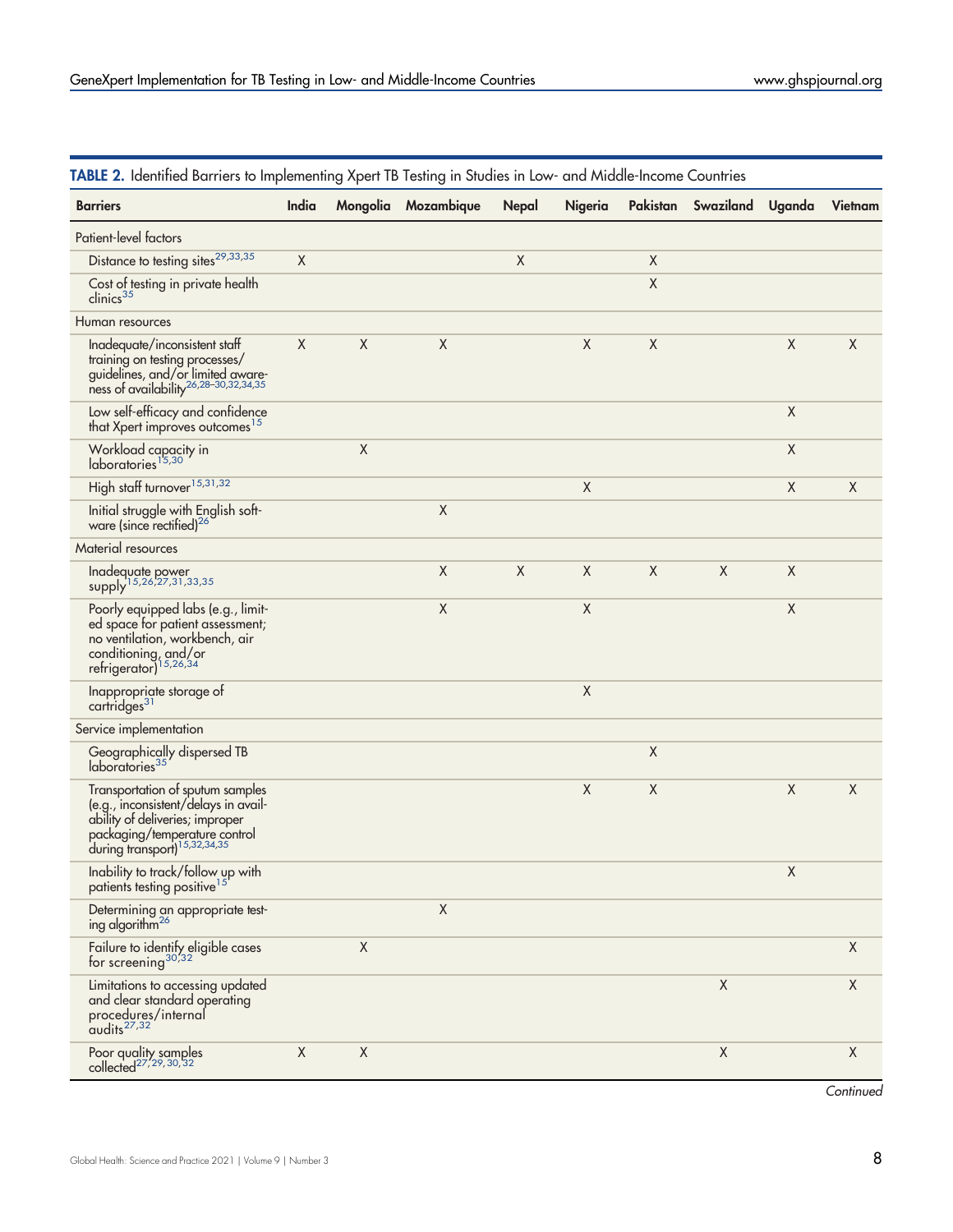#### **TABLE 2. Continued**

| <b>Barriers</b>                                                                                                                                                                                                          | India  |   | Mongolia Mozambique | Nepal   | Nigeria |        | Pakistan Swaziland Uganda |         | Vietnam     |
|--------------------------------------------------------------------------------------------------------------------------------------------------------------------------------------------------------------------------|--------|---|---------------------|---------|---------|--------|---------------------------|---------|-------------|
| Service coordination                                                                                                                                                                                                     |        |   |                     |         |         |        |                           |         |             |
| Supply chain for procurement of<br>cartridges, reagents, and/or<br>medicines resulting in lack of                                                                                                                        |        | X | $\sf X$             | $\chi$  | X       | X      |                           | $\sf X$ | $\mathsf X$ |
| Lack of referral pathways/commu-<br>nication between staff and health<br>centers (e.g., referral pathways<br>and transfer of results) <sup>27-30,32-35</sup>                                                             | $\chi$ | X |                     | $\sf X$ | X       | X      | $\mathsf{X}$              | X       | X           |
| Insufficient oversight from national<br>body/remote monitoring <sup>15,26</sup>                                                                                                                                          |        |   | X                   |         |         |        |                           |         | X           |
| Delays in notification of<br>results <sup>15,26,28-30,34</sup>                                                                                                                                                           | X      | X | X                   |         | X       |        |                           | X       |             |
| Limited ability to track positive cases<br>and confirm treatment $^{26,28,35}$                                                                                                                                           |        |   | X                   |         |         | $\chi$ |                           | X       |             |
| <b>Technical operations</b>                                                                                                                                                                                              |        |   |                     |         |         |        |                           |         |             |
| Xpert maintenance (e.g., frequen-<br>cy of maintenance not always<br>implemented as required; poor<br>understanding of routine mainte-<br>nance in dusty, non-temperature-<br>controlled labs) <sup>26-28,31,33,35</sup> |        |   | $\mathsf X$         | X       | X       | $\chi$ | $\sf X$                   | $\sf X$ |             |
| Failure of calibration and re-<br>quired replacement <sup>26</sup>                                                                                                                                                       |        |   | $\sf X$             |         |         |        |                           |         |             |
| Lack of timely replacement of<br>damaged modules <sup>33</sup>                                                                                                                                                           |        |   |                     | $\sf X$ |         |        |                           |         |             |
| Module malfunction <sup>28,31</sup>                                                                                                                                                                                      |        |   |                     |         | X       |        |                           | X       |             |
| Limited internet connectivity <sup>26,31</sup>                                                                                                                                                                           |        |   | X                   |         | Χ       |        |                           |         |             |
| Local repair options limited <sup>30</sup>                                                                                                                                                                               |        | Χ |                     |         |         |        |                           |         |             |

improve access to information that supports improved public health outcomes for real-world Xpert interventions in LMICs.<sup>13</sup>

#### Implementation Approach

In this review, we found an integrated and coordinated approach was required when implementing Xpert models of care into a health setting. $5.28$  $5.28$  This was particularly apparent in the implementation of the commonly used hub-and-spoke model. In high-income countries, this model of care is considered ideal for maximizing efficiencies and effectiveness for services that require advanced medical equipment, such as the Xpert.<sup>36</sup> However, in LMICs the hub-and-spoke model was found to be associated with the greatest number of barriers, highlighting a lack of integration and service coordination. Therefore, when deciding on a particular implementation approach, the existing context of a

Global Health: Science and Practice 2021 | Volume 9 | Number 3  $\mathcal P$ 

health setting and the expertise and needs of key stakeholders (e.g., clinicians, laboratories, and gov-ernment) should be considered.<sup>[37](#page-11-28)</sup>

Recommendations to enhance integration and coordination included supporting continuous quality improvement of systems, as well as procuring and maintaining appropriate equipment, strengthening supply chains, having reliable specimen referral networks, suitable laboratory information systems, and proper labora-tory training for staff.<sup>[37](#page-11-28)</sup> This is reinforced by Rendell et al., $30$  indicating that the mere introduction of Xpert does not automatically "guarantee a natural fit into the [existing] program environment."[30](#page-11-18) There is a need for more consistent, transparent, and collaborative information sharing regarding the suitability of strategies to support the implementation and integration of Xpert programs at the local level.<sup>[37](#page-11-28)</sup>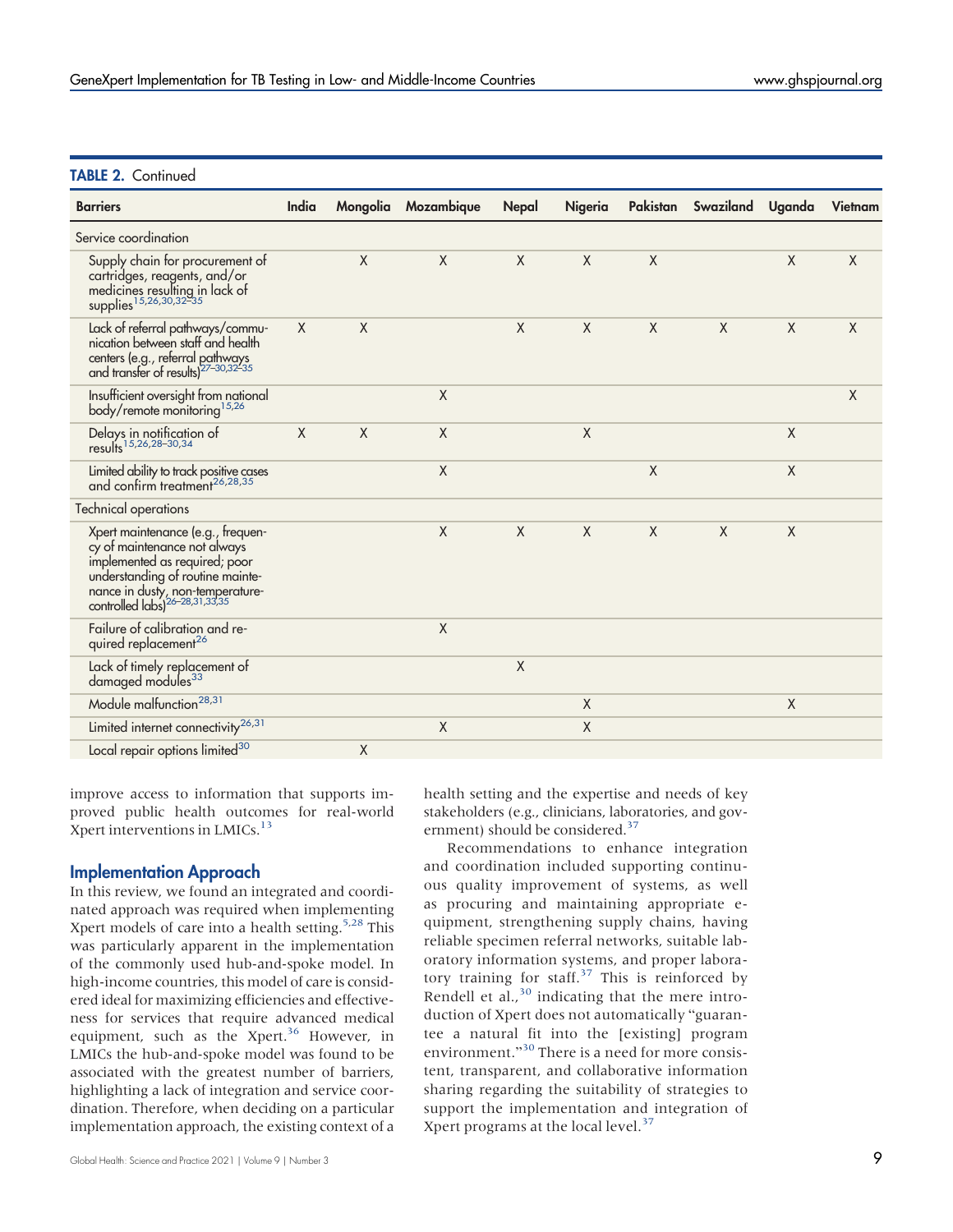<span id="page-9-0"></span>

|--|

| <b>Enablers</b>                                                                                                   | Country            |
|-------------------------------------------------------------------------------------------------------------------|--------------------|
| Daily transport of samples <sup>15</sup>                                                                          | Uganda             |
| SMS communication of results to health centers <sup>15</sup>                                                      | Uganda             |
| Collecting monthly performance feedback from staff for quality improvement purposes <sup>15</sup>                 | Uganda             |
| Clear guidelines in local language <sup>30</sup>                                                                  | Mongolia           |
| Purchase of uninterruptable power supply <sup>30</sup>                                                            | Mongolia           |
| Access to external experts <sup>30</sup>                                                                          | Mongolia           |
| Peer learning for professional development <sup>30</sup>                                                          | Mongolia           |
| Consistent process of confirming of results between referring site and laboratory after sample sent <sup>32</sup> | Vietnam            |
| Laboratory personnel understood Xpert to be superior to smear microscopy <sup>33</sup>                            | Nepal              |
| Active case finding approach <sup>35</sup>                                                                        | Pakistan           |
| Expanded diagnostic algorithm <sup>35</sup>                                                                       | Pakistan           |
| Additional human resources <sup>30,35</sup>                                                                       | Pakistan, Mongolia |
| Close collaboration <sup>35</sup>                                                                                 | Pakistan           |
| Supervisory visits to improve maintenance and stock procurement <sup>35</sup>                                     | Pakistan           |

Abbreviation: SMS, short message service.

# Two main barriers

to the identification of active TB cases were identified, the underutilization of Xpert and the inadequate identification of eligible patients.

Across all the identified studies, 2 main barriers to the identification of active TB cases were identified, the underutilization of Xpert and the inadequate identification of eligible patients. These barriers frequently resulted from a lack of communication/referral pathways between health centers and laboratories  $(n=8)^{27-30,32-35}$  $(n=8)^{27-30,32-35}$  $(n=8)^{27-30,32-35}$  $(n=8)^{27-30,32-35}$  $(n=8)^{27-30,32-35}$  $(n=8)^{27-30,32-35}$  $(n=8)^{27-30,32-35}$  $(n=8)^{27-30,32-35}$  and inadequate or inconsistent training to support staff awareness and knowledge of testing and/or testing processes  $(n=7)$ .<sup>26,[28](#page-11-21)–[30,](#page-11-18)[32](#page-11-24)[,34](#page-11-26)[,35](#page-11-20)</sup> Restricted testing algorithms were also likely to have affected the identification of eligible patients, as this adds a level of complexity in triage that requires specific staff training, which was lacking; therefore, staff were not adequately identifying eligible patients. Furthermore, the underutilization of Xpert was exacerbated when stocks of material resources such as sputum cups for sample collection were not maintained; 7 studies had periods of down-time due to inadequate supplies.<sup>[15](#page-11-6)[,26,](#page-11-17)[30,](#page-11-18)[32](#page-11-24)-[35](#page-11-20)</sup> These barriers are also reflected in multicountry reviews that analyzed quarterly reports and machine data.<sup>13</sup>

Barriers to Greater Public Health Impact

As the Xpert allows for the timely turnaround of test results, a secondary public health impact of Xpert is the immediate initiation of treatment to prevent onward transmission.[33](#page-11-25) However, in this review, 8 studies identified a delay in either samples being delivered for testing  $(n=4)^{15,32,34,35}$  $(n=4)^{15,32,34,35}$  $(n=4)^{15,32,34,35}$  $(n=4)^{15,32,34,35}$  $(n=4)^{15,32,34,35}$  $(n=4)^{15,32,34,35}$ or a delay in the notification of test results  $(n=6).$ <sup>[15](#page-11-6)[,26](#page-11-17)[,28](#page-11-21)–[30](#page-11-18),[34](#page-11-26)</sup> Accordingly, a delay in the notification of results reduces the opportunity to im-prove treatment initiation.<sup>16,[26](#page-11-17)</sup> In examining the difference in time to treatment between patients diagnosed by Xpert and those diagnosed under the previous smear microscopy system, several studies (n=2) found that an Xpert diagnosis resulted in a longer time to treatment or loss to follow-up.[13](#page-11-4)[,26](#page-11-17)[,28](#page-11-21) These outcomes are often noted as the result of operational challenges associated with program implementation.<sup>[17](#page-11-8)</sup> With consistent reporting of barriers that inhibit the integration of Xpert into the existing health system, the overall public health impact of Xpert implementation in LMICs can be improved.<sup>16</sup>

#### Implementation Enablers

In this review, only 5 studies specifically identified enablers for the implementation of Xpert for TB test-ing in LMICs.<sup>15[,30,](#page-11-18)[32](#page-11-24)[,33](#page-11-25)[,35](#page-11-20)</sup> Identifying improvements to implementation was a theme across 3 stud-ies.<sup>15[,31](#page-11-19)[,33](#page-11-25)</sup> Gidado et al.<sup>31</sup> suggested that strategies for improved functionality of Xpert machines should be prioritized over the installation of new machines. Secondly, Cattamanchi et al.<sup>15</sup> reported on the practical benefit of highlighting enabling factors to improve implementation, reporting quality improvement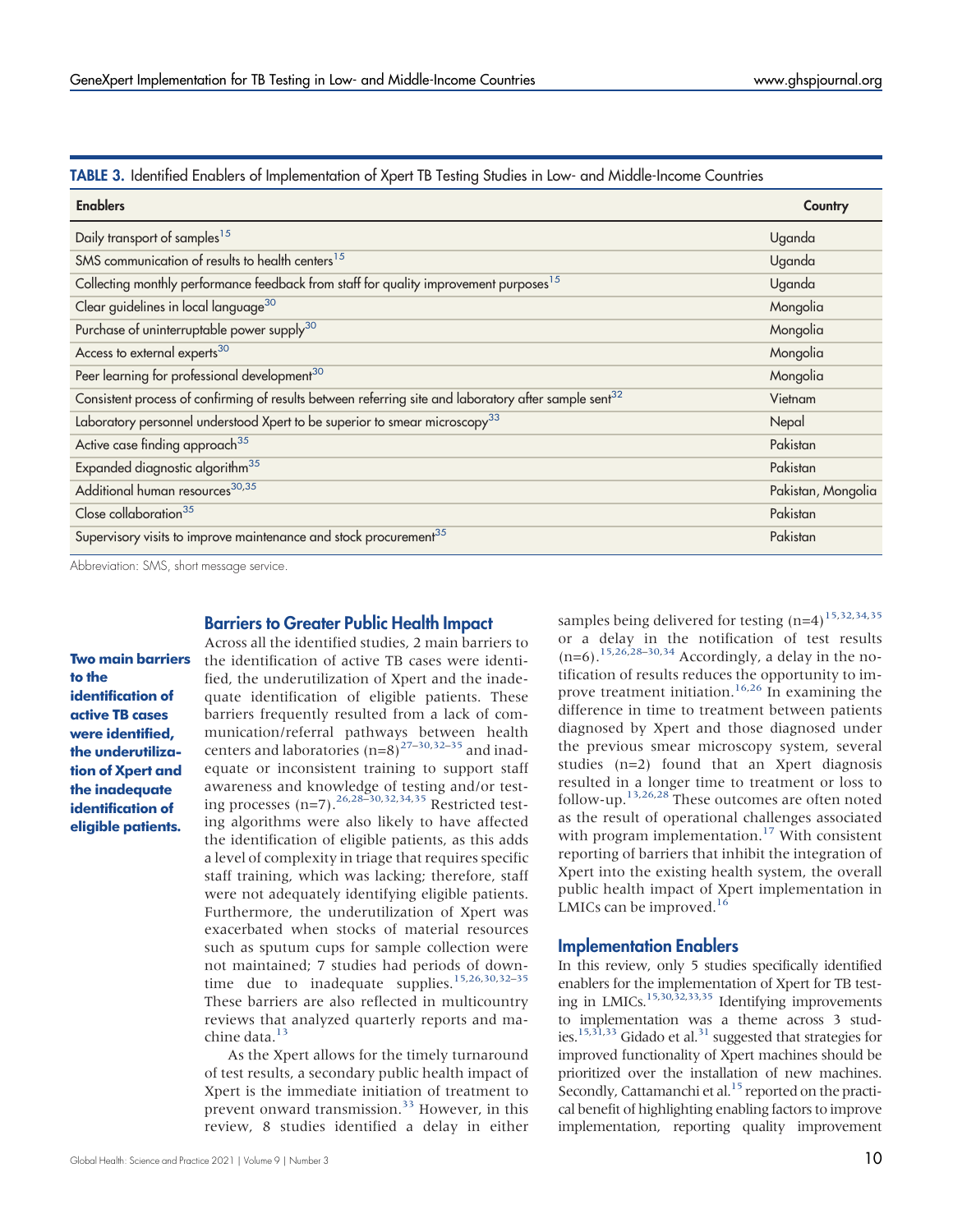initiatives that positively impacted outcomes along the TB treatment and care cascade including SMS communication for the delivery of Xpert results, and implementing a process to gather monthly performance feedback from health center staff.<sup>15</sup> Accordingly, sharing of knowledge via standardized reporting provides valuable information that supports the ongoing integration of Xpert for TB testing in LMICs. $<sup>13</sup>$  In the longer term, consistent reporting</sup> and communication of the enabling factors to improve implementation will contribute to systemic improvement in the public health impact of Xpert as programs are scaled up across LMICs.<sup>20,[38](#page-11-29)[,39](#page-11-30)</sup>

#### Implementation Science

Implementation frameworks such as the Standards for Reporting Implementation Studies (StARI) and the Consolidated Framework for Implementation Research (CFIR) were developed with the knowledge that effective interventions are often found to be ineffective when implemented in a real-world context.[40](#page-11-31)[,41](#page-11-32) This is often due to the central role that context plays in understanding how factors such as the social, cultural, economic, political, legal, and physical environment may affect the intervention.<sup>22</sup> For programs to improve public health impact, there is a need for the continued development of tools and strategies that support successful implementation.<sup>[42](#page-11-33)</sup> The similar or recurring barriers being experienced across LMIC Xpert interventions indicate the need for more consistent and transparent reporting methods to facilitate knowledge-sharing. Consistent reporting through implementation frameworks will increase understanding of the most effective implementation approaches and contextual influences and enable the scaling up of Xpert interventions. $20,22$  $20,22$ Therefore, an increase in the use of implementation frameworks for planning and evaluation of Xpert programs has the potential to improve outcomes achieved by Xpert programs and accelerate the translation of research into policy and practice.[42](#page-11-33)

#### Limitations and Strengths

This review had several limitations. We searched 3 databases and restricted our search to English language publications. Further, of the studies included in this review, only 3 reported being guided by a structured reporting framework<sup>[27,](#page-11-22)[30](#page-11-18)[,33](#page-11-25)</sup> and only 1 was specifically for implementation studies.<sup>33</sup> Also, not using the word "program" or "programmatic" may have reduced the number of search results. However, this review had several

strengths including being guided by PRISMA, as well as the articles for inclusion being appraised by the lead author and 2 co-authors.

# **CONCLUSION**

With a higher burden of TB in LMICs, implementation research can advance understanding of implementation barriers and enablers. This study demonstrates the commonality of these barriers across geographically dispersed Xpert interventions in LMICs. With greater transparency of these barriers and enablers, program planners can promote a more collaborative approach and adapt interventions to reduce the impact of implementation barriers. To build the evidence base and in turn improve the implementation and effectiveness of Xpert, it is recommended that programs use implementation science frameworks when conducting research and disseminating findings. Wider use of these frameworks will provide valuable insight and support the ongoing improvement of TB programs in LMICs.

Sharing of knowledge via standardized reporting provides valuable information that supports the ongoing integration of Xpert for TB testing in LMICs.

Author contributions: SB designed the study concept, collected, and analyzed the data. SB took the lead in writing the manuscript. All authors provided a critical review of the research and analysis and contributed to the final version of the manuscript. JL and JJ supervised the project.

Competing interests: None declared.

#### **REFERENCES**

- <span id="page-10-0"></span>1. World Health Organization (WHO). Global Tuberculosis Report 2020. WHO; 2020. Accessed August 10, 2021. [https://apps.who.](https://apps.who.int/iris/bitstream/handle/10665/336069/9789240013131-eng.pdf) [int/iris/bitstream/handle/10665/336069/9789240013131](https://apps.who.int/iris/bitstream/handle/10665/336069/9789240013131-eng.pdf) [eng.pdf](https://apps.who.int/iris/bitstream/handle/10665/336069/9789240013131-eng.pdf)
- <span id="page-10-1"></span>2. World Health Organization. Tuberculosis. October 14, 2020. Accessed August 10, 2021. [https://www.who.int/news-room/fact](https://www.who.int/news-room/fact-sheets/detail/tuberculosis)[sheets/detail/tuberculosis](https://www.who.int/news-room/fact-sheets/detail/tuberculosis)
- <span id="page-10-2"></span>3. Stevens WS, Scott L, Noble L, Gous N, Dheda K. Impact of the GeneXpert MTB/RIF technology on tuberculosis control. Microbiol Spectr. 2017;5(1). [CrossRef](https://doi.org/10.1128/microbiolspec.TBTB2-0040-2016). [Medline](http://www.ncbi.nlm.nih.gov/pubmed/28155817)
- <span id="page-10-3"></span>4. Lavu EK, Johnson K, Banamu J, et al. Drug-resistant tuberculosis diagnosis since Xpert ® MTB/RIF introduction in Papua New Guinea, 2012–2017. Public Health Action. 2019;9(Suppl 1):S12–S18. [CrossRef.](https://doi.org/10.5588/pha.19.0005) [Medline](http://www.ncbi.nlm.nih.gov/pubmed/31579644)
- <span id="page-10-4"></span>5. Hanrahan CF, Haguma P, Ochom E, et al. Implementation of Xpert MTB/RIF in Uganda: missed opportunities to improve diagnosis of tuberculosis. Open Forum Infect Dis. 2016;3(2):ofw068. [CrossRef.](https://doi.org/10.1093/ofid/ofw068) **[Medline](http://www.ncbi.nlm.nih.gov/pubmed/27186589)**
- <span id="page-10-5"></span>6. The End TB Strategy. World Health Organization website. Accessed August 10, 2021. [https://www.who.int/teams/global-tuberculosis](https://www.who.int/teams/global-tuberculosis-programme/the-end-tb-strategy)[programme/the-end-tb-strategy](https://www.who.int/teams/global-tuberculosis-programme/the-end-tb-strategy)
- <span id="page-10-6"></span>7. Lawn SD, Nicol MP. Xpert® MTB/RIF assay: development, evaluation and implementation of a new rapid molecular diagnostic for tuberculosis and rifampicin resistance. Future Microbiol. 2011;6 (9):1067–1082. [CrossRef.](https://doi.org/10.2217/fmb.11.84) [Medline](http://www.ncbi.nlm.nih.gov/pubmed/21958145)
- <span id="page-10-7"></span>8. Khaparde S, Raizada N, Nair SA, et al. Scaling-up the Xpert MTB/ RIF assay for the detection of tuberculosis and rifampicin resistance in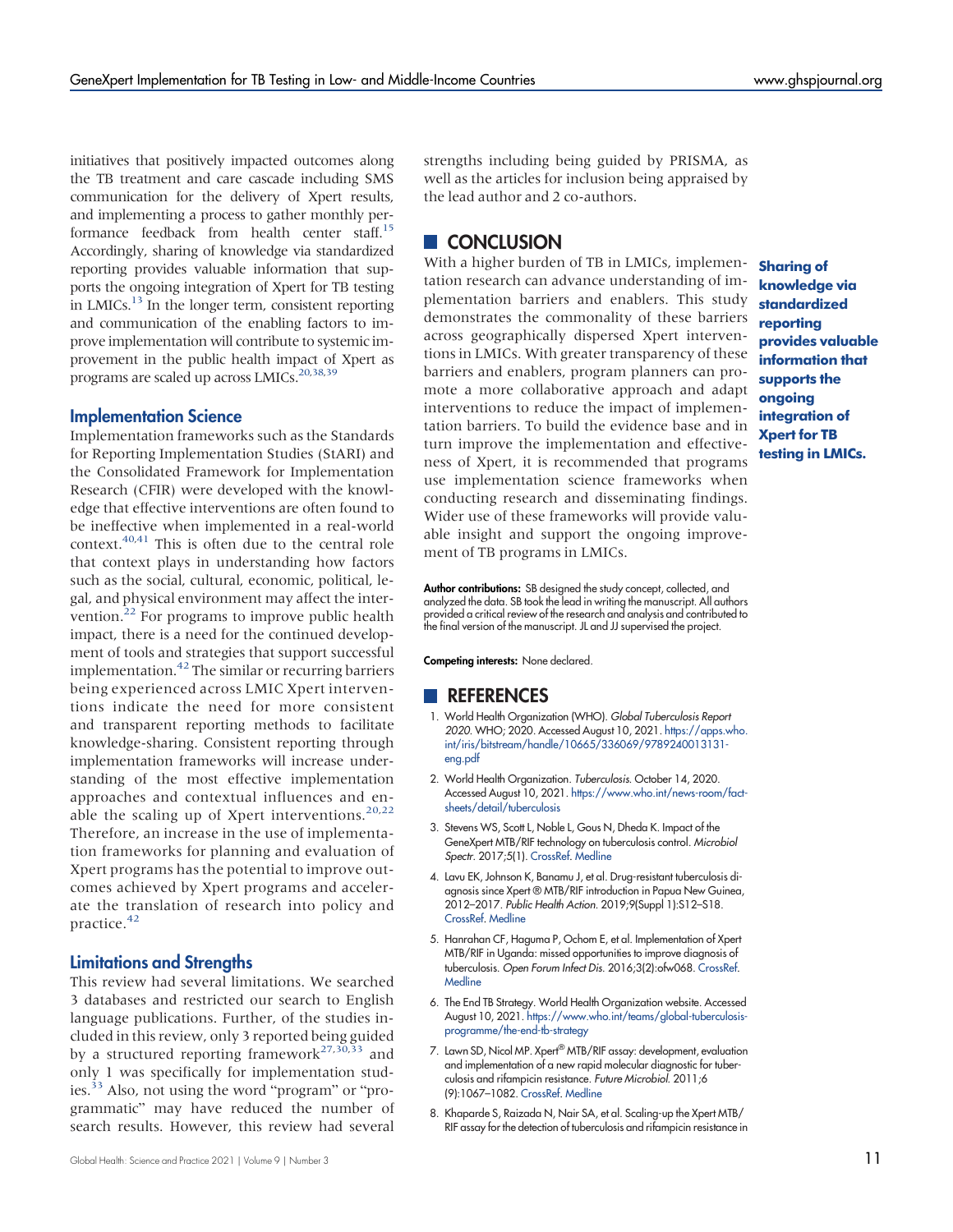India: an economic analysis. PLoS One. 2017;12(9):e0184270. [CrossRef.](https://doi.org/10.1371/journal.pone.0184270) [Medline](http://www.ncbi.nlm.nih.gov/pubmed/28880875)

- <span id="page-11-0"></span>9. Lewandrowski EL, Lewandrowski K. Implementing point-of-care testing to improve outcomes. J Hosp Adm. 2013;2(2):125. [CrossRef](https://doi.org/10.5430/jha.v2n2p125)
- <span id="page-11-1"></span>10. Pai NP, Vadnais C, Denkinger C, Engel N, Pai M. Point-of-care testing for infectious diseases: diversity, complexity, and barriers in lowand middle-income countries. PLoS Med. 2012;9(9):e1001306. [CrossRef.](https://doi.org/10.1371/journal.pmed.1001306) [Medline](http://www.ncbi.nlm.nih.gov/pubmed/22973183)
- <span id="page-11-2"></span>11. Hamilton DO, Vas Nunes J, Grobusch MP. Improving the diagnostics of tuberculosis and drug resistance with Xpert MTB/RIF in a district general hospital in Sierra Leone: a quality improvement project. BMJ Open Qual. 2019;8(2):e000478. [CrossRef](https://doi.org/10.1136/bmjoq-2018-000478). [Medline](http://www.ncbi.nlm.nih.gov/pubmed/31206055)
- <span id="page-11-3"></span>12. World Health Organization (WHO). Xpert MTB/RIF Assay for the Diagnosis of TB: Meeting Report. WHO; 2016. Accessed August 10, 2021. [https://apps.who.int/iris/bitstream/handle/10665/](https://apps.who.int/iris/bitstream/handle/10665/250383/9789241511452-eng.pdf?sequence=1&isAllowed=y) [250383/9789241511452-eng.pdf?sequence=1&isAllowed=y](https://apps.who.int/iris/bitstream/handle/10665/250383/9789241511452-eng.pdf?sequence=1&isAllowed=y)
- <span id="page-11-4"></span>13. Creswell J, Codlin AJ, Andre E, et al. Results from early programmatic implementation of Xpert MTB/RIF testing in nine countries. BMC Infect Dis. 2014;14(1):2. [CrossRef.](https://doi.org/10.1186/1471-2334-14-2) [Medline](http://www.ncbi.nlm.nih.gov/pubmed/24383553)
- <span id="page-11-5"></span>14. Piatek AS, Van Cleeff M, Alexander H, et al. GeneXpert for TB diagnosis: planned and purposeful implementation. Glob Health Sci Pract. 2013;1(1):18–23. [CrossRef.](https://doi.org/10.9745/GHSP-D-12-00004) [Medline](http://www.ncbi.nlm.nih.gov/pubmed/25276513)
- <span id="page-11-6"></span>15. Cattamanchi A, Berger CA, Shete PB, et al. Implementation science to improve the quality of tuberculosis diagnostic services in Uganda. J Clin Tuberc Other Mycobact Dis. 2019;18:100136. [CrossRef.](https://doi.org/10.1016/j.jctube.2019.100136) **[Medline](http://www.ncbi.nlm.nih.gov/pubmed/31879703)**
- <span id="page-11-7"></span>16. Di Tanna GL, Khaki AR, Theron G, et al. Effect of Xpert MTB/RIF on clinical outcomes in routine care settings: individual patient data meta-analysis. Lancet Glob Health. 2019;7(2):e191–e199. [CrossRef.](https://doi.org/10.1016/S2214-109X(18)30458-3) [Medline](http://www.ncbi.nlm.nih.gov/pubmed/30683238)
- <span id="page-11-8"></span>17. Moyenga I, Roggi A, Sulis G, et al. The impact of Xpert ® MTB/RIF depends on service coordination: experience in Burkina Faso. Int J Tuberc Lung Dis. 2015;19(3):285–287. [CrossRef.](https://doi.org/https://doi.org/10.5588/ijtld.14.0629) [Medline](http://www.ncbi.nlm.nih.gov/pubmed/25686135)
- <span id="page-11-9"></span>18. Piatek AS, Wells WA, Shen KC, Colvin CE. Realizing the "40 by 2022" commitment from the United Nations high-level meeting on the fight to end tuberculosis: what will it take to meet rapid diagnostic testing needs? Glob Health Sci Pract. 2019;7(4):551–563. [CrossRef.](https://doi.org/10.9745/GHSP-D-19-00244) **[Medline](http://www.ncbi.nlm.nih.gov/pubmed/31818871)**
- <span id="page-11-10"></span>19. Kip MMA, Hummel JM, Eppink EB, et al. Understanding the adoption and use of point-of-care tests in Dutch general practices using multicriteria decision analysis. BMC Fam Pract. 2019;20(1):8. [CrossRef](https://doi.org/10.1186/s12875-018-0893-4). **[Medline](http://www.ncbi.nlm.nih.gov/pubmed/30630430)**
- <span id="page-11-11"></span>20. Theobald S, Brandes N, Gyapong M, et al. Implementation research: new imperatives and opportunities in global health. Lancet. 2018;392(10160):2214–2228. [CrossRef.](https://doi.org/10.1016/S0140-6736(18)32205-0) [Medline](http://www.ncbi.nlm.nih.gov/pubmed/30314860)
- <span id="page-11-12"></span>21. Eccles MP, Mittman BS. Welcome to implementation science. Implement Sci. 2006;1(1):1. [CrossRef](https://doi.org/10.1186/1748-5908-1-1)
- <span id="page-11-13"></span>22. Peters DH, Adam T, Alonge O, Agyepong IA, Tran N. Republished research: Implementation research: what it is and how to do it. Br J Sports Med. 2014;48(8):731–736. [CrossRef](https://doi.org/10.1136/bmj.f6753). [Medline](http://www.ncbi.nlm.nih.gov/pubmed/24659611)
- <span id="page-11-14"></span>23. Damschroder LJ, Aron DC, Keith RE, Kirsh SR, Alexander JA, Lowery JC. Fostering implementation of health services research findings into practice: a consolidated framework for advancing implementation science. Implement Sci. 2009;4(1):50. [CrossRef](https://doi.org/10.1186/1748-5908-4-50). [Medline](http://www.ncbi.nlm.nih.gov/pubmed/19664226)
- <span id="page-11-15"></span>24. Moher D, Liberati A, Tetzlaff J, Altman DG; PRISMA Group. Preferred reporting items for systematic reviews and meta-analyses: the PRISMA statement. PLoS Med. 2009;6(7):e1000097. [CrossRef.](https://doi.org/10.1371/journal.pmed.1000097) **[Medline](http://www.ncbi.nlm.nih.gov/pubmed/19621072)**
- <span id="page-11-16"></span>25. The World Bank Group. World Bank Country and Lending Groups. Accessed August 10, 2021. [https://datahelpdesk.worldbank.org/](https://datahelpdesk.worldbank.org/knowledgebase/articles/906519-world-bank-country-and-lending-groups) [knowledgebase/articles/906519-world-bank-country-and](https://datahelpdesk.worldbank.org/knowledgebase/articles/906519-world-bank-country-and-lending-groups)[lending-groups](https://datahelpdesk.worldbank.org/knowledgebase/articles/906519-world-bank-country-and-lending-groups)
- <span id="page-11-17"></span>26. Cowan J, Michel C, Manhiça I, et al. Implementing rapid testing for tuberculosis in Mozambique. Bull World Health Organ. 2015;93 (2):125–130. [CrossRef](https://doi.org/10.2471/BLT.14.138560). [Medline](http://www.ncbi.nlm.nih.gov/pubmed/25883406)
- <span id="page-11-22"></span>27. Sikhondze W, Dlamini T, Khumalo D, et al. Countrywide roll-out of Xpert(®) MTB/RIF in Swaziland: the first three years of implementation. Public Health Action. 2015;5(2):140–146. [CrossRef.](https://doi.org/10.5588/pha.15.0001) [Medline](http://www.ncbi.nlm.nih.gov/pubmed/26400386)
- <span id="page-11-21"></span>28. Nalugwa T, Shete PB, Nantale M, et al. Challenges with scale-up of GeneXpert MTB/RIF® in Uganda: a health systems perspective. BMC Health Serv Res. 2020;20(1):162. [CrossRef.](https://doi.org/10.1186/s12913-020-4997-x) [Medline](http://www.ncbi.nlm.nih.gov/pubmed/32131814)
- <span id="page-11-23"></span>29. Newtonraj A, Venables E, Selvaraj K, et al. Xpert negative means no TB: a mixed-methods study into early implementation of Xpert in Puducherry, India. J Family Med Prim Care. 2019;8(4):1379–1385. [CrossRef](https://doi.org/10.4103/jfmpc.jfmpc_421_18). [Medline](http://www.ncbi.nlm.nih.gov/pubmed/31143725)
- <span id="page-11-18"></span>30. Rendell NL, Bekhbat S, Ganbaatar G, Dorjravdan M, Pai M, Dobler CC. Implementation of the Xpert MTB/RIF assay for tuberculosis in Mongolia: a qualitative exploration of barriers and enablers. PeerJ. 2017;5(7):e3567. [CrossRef](https://doi.org/10.7717/peerj.3567). [Medline](http://www.ncbi.nlm.nih.gov/pubmed/28717600)
- <span id="page-11-19"></span>31. Gidado M, Nwokoye N, Nwadike P, et al. Unsuccessful Xpert<sup>®</sup> MTB/RIF results: the Nigerian experience. Public Health Action. 2018;8(1):2–6. [CrossRef](https://doi.org/10.5588/pha.17.0080). [Medline](http://www.ncbi.nlm.nih.gov/pubmed/29581936)
- <span id="page-11-24"></span>32. Hoang TTT, Nguyen NV, Dinh SN, et al. Challenges in detection and treatment of multidrug resistant tuberculosis patients in Vietnam. BMC Public Health. 2015;15(1):980. [CrossRef.](https://doi.org/10.1186/s12889-015-2338-5) [Medline](http://www.ncbi.nlm.nih.gov/pubmed/26415893)
- <span id="page-11-25"></span>33. Joshi B, Lestari T, Graham SM, et al. The implementation of Xpert MTB/RIF assay for diagnosis of tuberculosis in Nepal: a mixedmethods analysis. PLoS One. 2018;13(8):e0201731. [CrossRef](https://doi.org/10.1371/journal.pone.0201731). [Medline](http://www.ncbi.nlm.nih.gov/pubmed/30096174)
- <span id="page-11-26"></span>34. Mustapha G, et al. Assessment of Gene-Xpert MTB/RIF program implementation and the challenges for enhanced tuberculosis diagnosis in Nigeria. SAARC J Tuberc Lung Dis HIV/AIDS. 2015;12(2):1–7. **[CrossRef](https://doi.org/10.3126/saarctb.v12i2.15948)**
- <span id="page-11-20"></span>35. Awan WM, Zaidi SMA, Habib SS, et al. Impact of scaling up Xpert ® MTB/RIF testing for the detection of rifampicin-resistant TB cases in Karachi, Pakistan. Int J Tuberc Lung Dis. 2018;22(8):899–904. [CrossRef](https://doi.org/10.5588/ijtld.17.0729). [Medline](http://www.ncbi.nlm.nih.gov/pubmed/29991399)
- <span id="page-11-27"></span>36. Elrod JK, Fortenberry JL Jr. The hub-and-spoke organization design: an avenue for serving patients well. BMC Health Serv Res. 2017;17 (Suppl 1):457. [CrossRef.](https://doi.org/10.1186/s12913-017-2341-x) [Medline](http://www.ncbi.nlm.nih.gov/pubmed/28722550)
- <span id="page-11-28"></span>37. Dominique JK, Ortiz-Osorno AA, Fitzgibbon J, et al. Implementation of HIV and tuberculosis diagnostics: the importance of context. Clin Infect Dis. 2015;61Suppl 3(Suppl 3):S119–S125. [CrossRef](https://doi.org/10.1093/cid/civ552). [Medline](http://www.ncbi.nlm.nih.gov/pubmed/26409272)
- <span id="page-11-29"></span>38. Pantoja T, Opiyo N, Lewin S, et al. Implementation strategies for health systems in low-income countries: an overview of systematic reviews. Cochrane Database Syst Rev. 2017;9(9):CD011086. [CrossRef](https://doi.org/10.1002/14651858.CD011086.pub2). [Medline](http://www.ncbi.nlm.nih.gov/pubmed/28895659)
- <span id="page-11-30"></span>39. Katoba J, Kuupiel D, Mashamba-Thompson TP. Toward improving accessibility of point-of-care diagnostic services for maternal and child health in low- and middle-income countries. Point Care. 2019;18(1):17–25. [CrossRef](https://doi.org/10.1097/POC.0000000000000180). [Medline](http://www.ncbi.nlm.nih.gov/pubmed/30886544)
- <span id="page-11-31"></span>40. Pinnock H, Barwick M, Carpenter CR, et al; StaRI Group. Standards for Reporting Implementation Studies (StaRI) statement. BMJ. 2017;356:i6795. [CrossRef](https://doi.org/10.1136/bmj.i6795). [Medline](http://www.ncbi.nlm.nih.gov/pubmed/28264797)
- <span id="page-11-32"></span>41. Keith RE, Crosson JC, O'Malley AS, Cromp D, Taylor EF. Using the Consolidated Framework for Implementation Research (CFIR) to produce actionable findings: a rapid-cycle evaluation approach to improving implementation. Implement Sci. 2017;12(1):15. [CrossRef.](https://doi.org/10.1186/s13012-017-0550-7) **[Medline](http://www.ncbi.nlm.nih.gov/pubmed/28187747)**
- <span id="page-11-33"></span>42. Lobb R, Colditz GA. Implementation science and its application to population health. Annu Rev Public Health. 2013;34(1):235–251. [CrossRef](https://doi.org/10.1146/annurev-publhealth-031912-114444). [Medline](http://www.ncbi.nlm.nih.gov/pubmed/23297655)